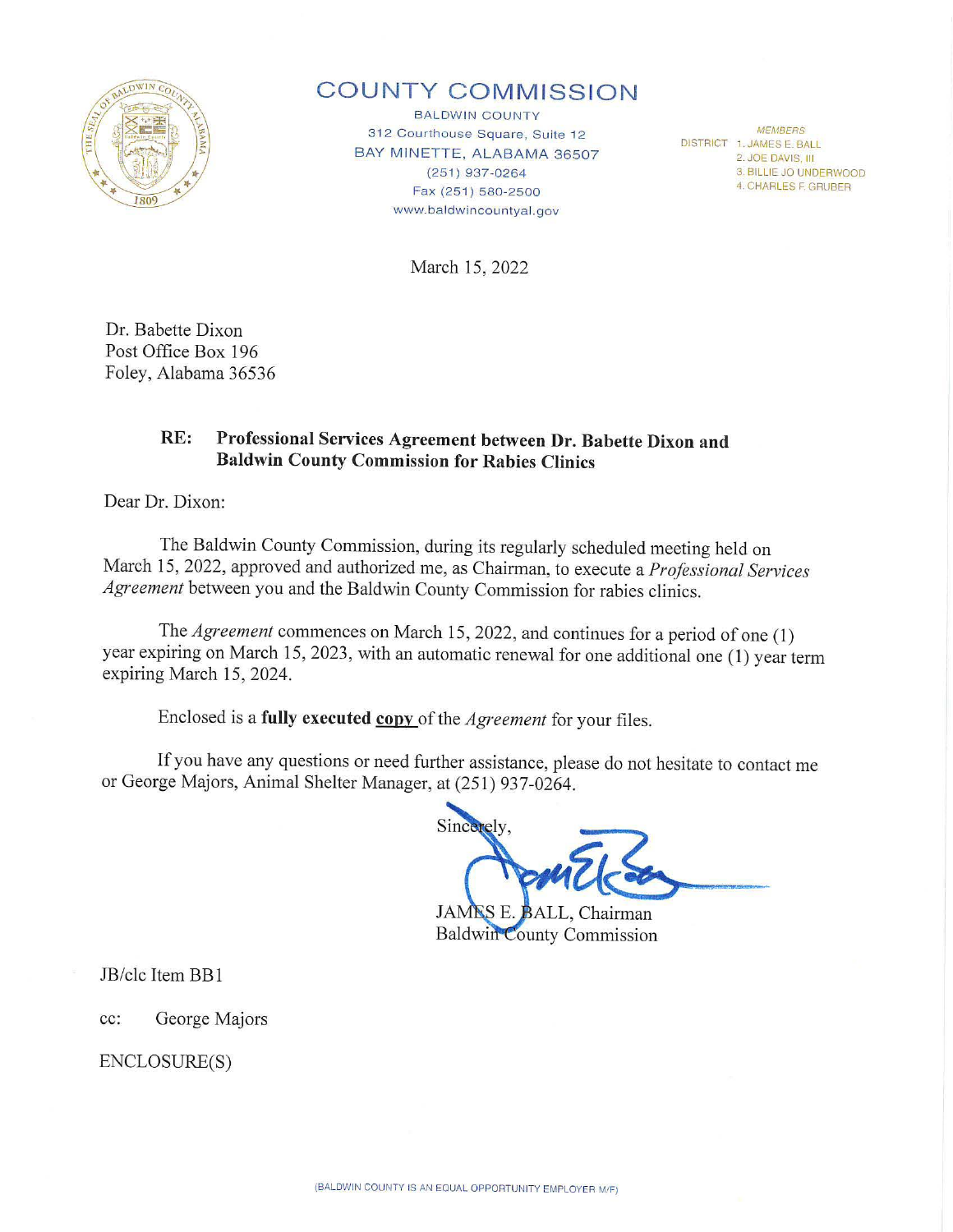## **PROFESSIONAL SERVICES AGREEMENT**

THIS AGREEMENT is made by and between the Baldwin County Commission, the governing body of Baldwin County, Alabama (the "County"), and *<u>Acheele Dwon Dune .</u>*<br>("Veterinarian").

For and in consideration of the premises and the mutual promises and covenants set forth herein, the sufficiency of which are hereby acknowledged, the parties agree as follows:

1. The effective date and term of this Agreement will begin on  $\mathcal{N}\mathcal{N}\mathcal{N}\mathcal{N}$  (Fith  $\mathcal{N}\mathcal{N}$ ) and continue for a period of one (1) year. The Agreement shall automatically renew for one additional one {1) year term, unless terminated by either party by giving a thirty {30) day written notice of termination to the other party as set forth in this Agreement.

2. Veterinarian shall provide rabies vaccination services during scheduled rabies clinics at the Baldwin County Animal Shelter facility for dogs and cats as outlined in this Agreement. The County is under no obligation to provide any minimum number of animals for or to Veterinarian.

3. Rabies clinics will be scheduled with Veterinarian in advance and at the Veterinarian's convenience.

4. Veterinarian shall be paid for rabies clinics services rendered at the following rate:

Rabies Vaccination  $$12$ 

The County agrees to pay the applicable charges incurred, even in the unlikely event of the death of an animal during or after the provision of services.

5. Veterinarian will provide the County itemized invoices for Veterinarian's services on a monthly basis. Invoices will be paid within thirty {30) days after receipt of the same. No interest will accrue on unpaid balances.

6. Veterinarian's services will be performed in a professional manner and in accordance with accepted practices and standards of veterinary medicine by veterinarians fully licensed to practice veterinary medicine in the State of Alabama. Veterinarian shall maintain liability insurance in an amount and form standard to the profession in the State of Alabama. Veterinarian shall at all times have the right to decline to administer a rabies vaccination on an animal deemed by Veterinarian in the exercise of professional judgment to be ill, too young, or too small.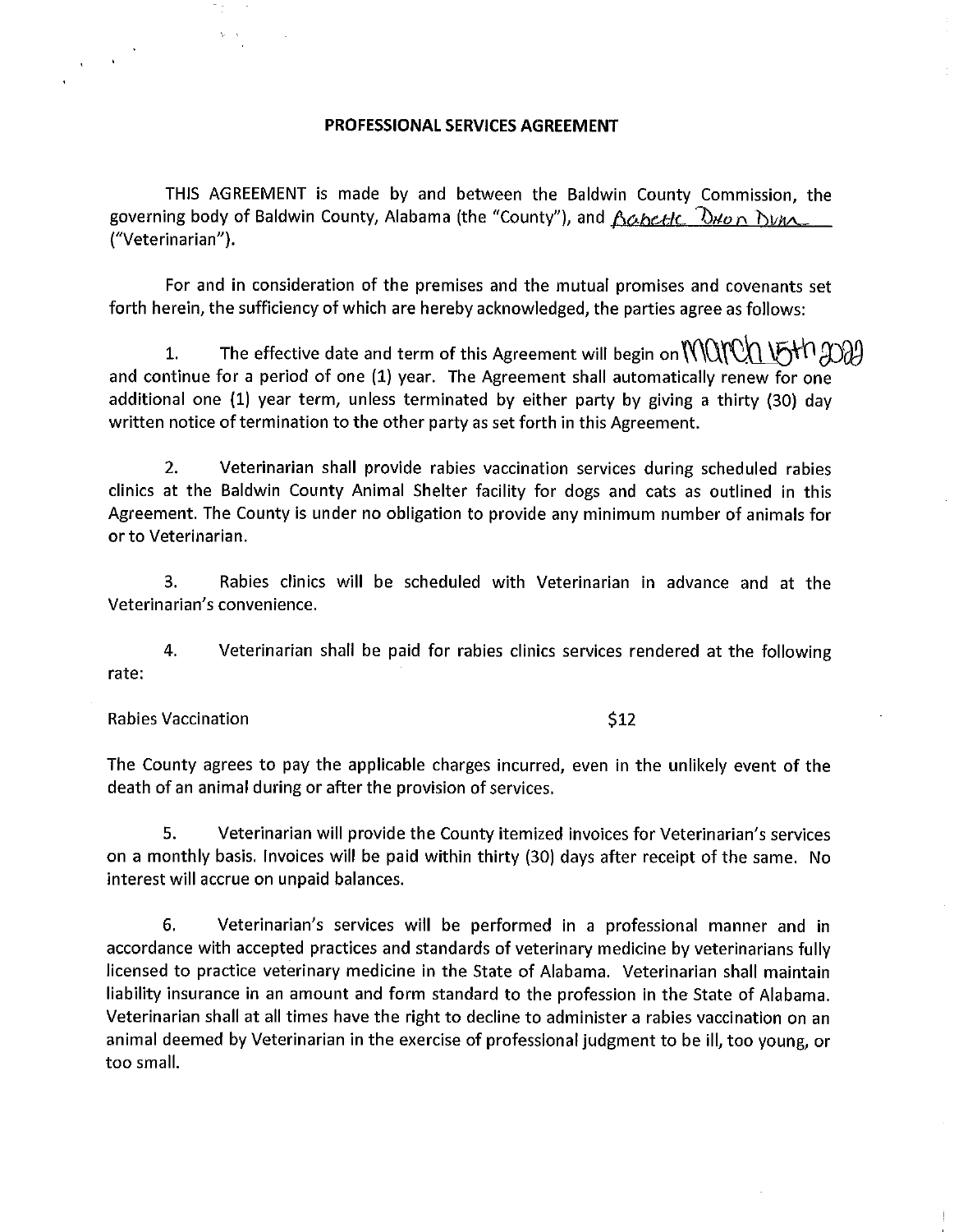7. This Agreement may be terminated by either party for material breach immediately upon written notice to the other party, and this Agreement may also be terminated by either party, with or without cause or for convenience, upon thirty (30) days written notice to the other party.

8. This Agreement shall not be assignable by Veterinarian.

9. Veterinarian acknowledges that he or she is an independent contractor, and

Veterinarian shall at all times remain as such in performing the services under this Agreement. Veterinarian is not an employee, servant, partner, or agent of the County and has no authority, whether express or implied, to contract for or bind the County in any manner. The parties agree that Veterinarian shall be solely responsible for and shall have full and unqualified control over developing and implementing its own means and methods, as it deems necessary and appropriate, in providing the services hereunder, and that the County's interests herein are expressly limited to the results of said services. Veterinarian is not entitled to unemployment insurance benefits, and Veterinarian is responsible for and obligated to pay any and all federal and state income tax on any monies paid pursuant to this Agreement.

10. It is the intent of the parties of this Agreement that they be the only parties to the Agreement and to expressly exclude third party beneficiaries. Nonparties to the Agreement may not claim benefits under the Agreement.

IN WITNESS WHEREOF, the parties have executed this Agreement on the date or dates set out below.

**BALDWIN COUNTY COMMISSION** 

Commissioner James E Ball, Chairman

Ronald J. Cink, Budget Director